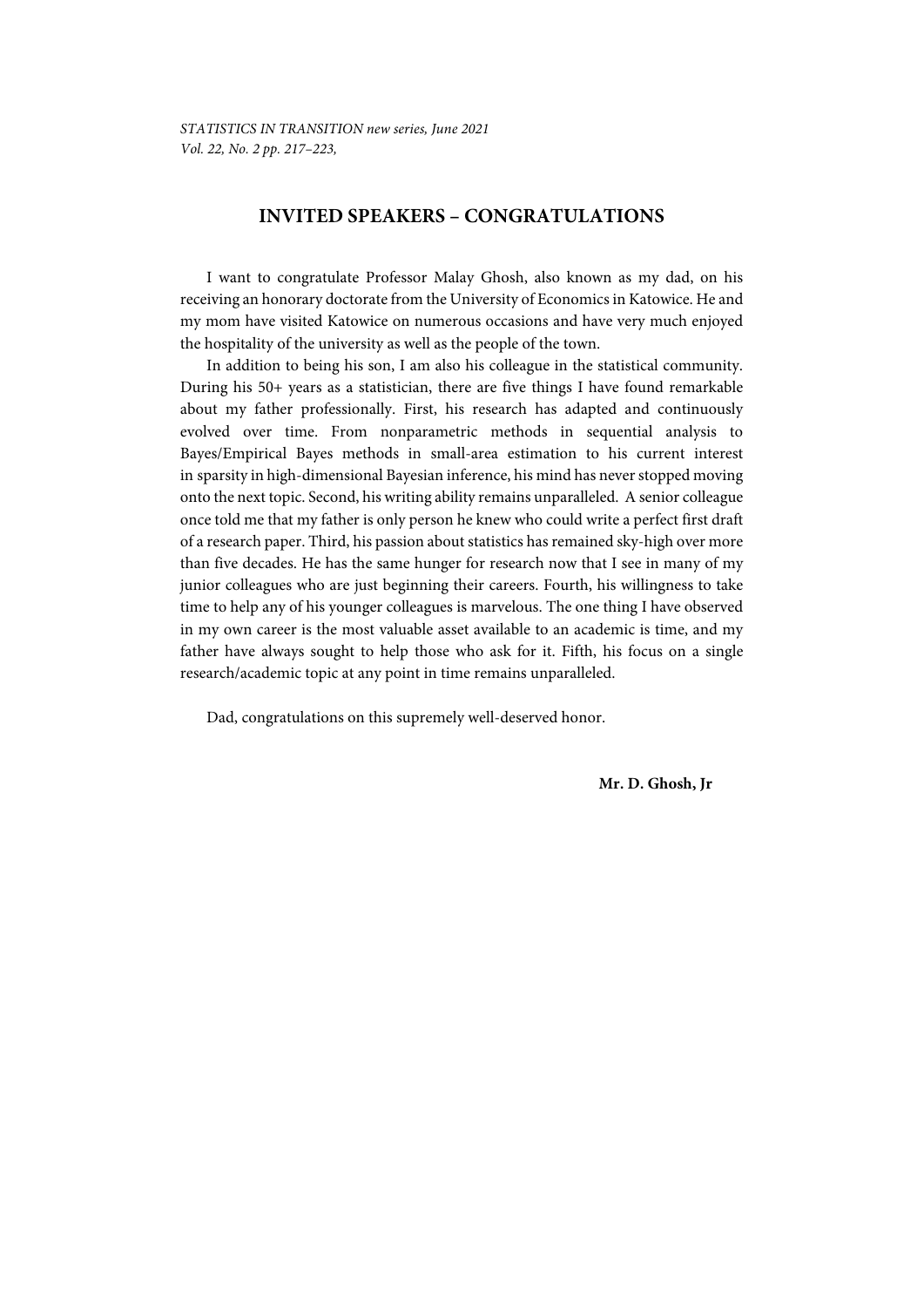變 Ministry of Economic Development,<br>Labour and Technology **Robert Tomanek** Undersecretary of State

May 14, 2021

**Professor Malay Ghosh Doctor Honoris Causa University of Economics in Katowice** 

Dear Professor Ghosh,

I am both honored and privileged to extend to you my most sincere congratulations on being awarded the honorary doctorate degree from the University of Economics in Katowice.

Awarding the highest academic degree, the university community has expressed its deepest appreciation of your achievements as a distinguished scholar.

Honored to join all those who are extending to you their warm thoughts on this solemn occasion, I wish you many years of good health and continued success in your career and personal life.

I remain sincerely yours,

Ministry of Economic Development, Labour and Technology, Plac Trzech Krzyży 3/5, 00-507 Warsaw e-mail: kancelaria@mrpit.gov.pl, www.gov.pl/development-labour-technology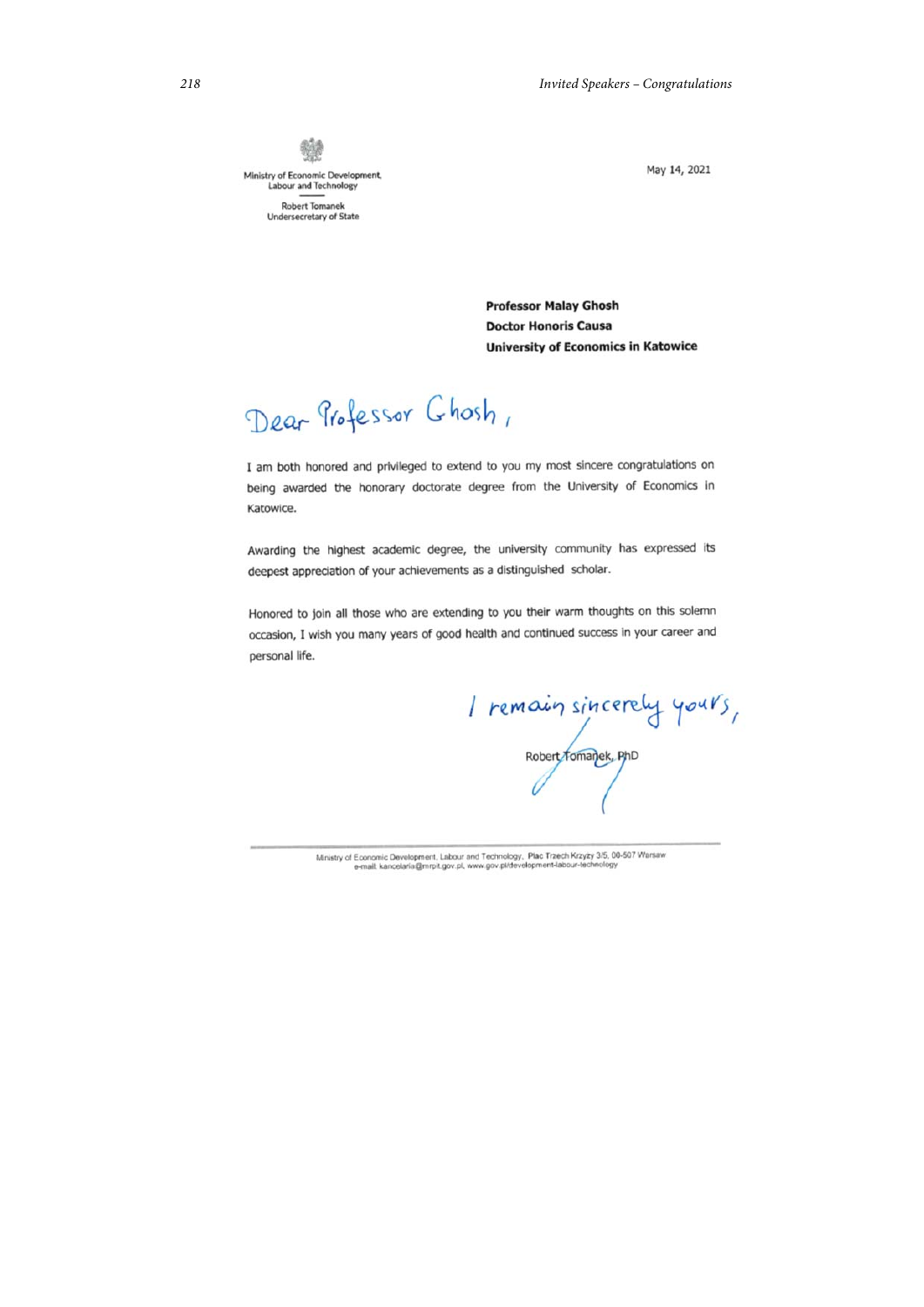**Magnificence Rector, Honorable Members of the Senate, Dear professor Malay Ghosh, Members of the academic community, Distinguished colleagues and friends, from other universities, Ladies and Gentlemen.** 

Dear Professor Malay Ghosh. Congratulations!

It is a great privilege and honor to congratulate and thank you, even in just a few words.

You are widely known as an exceptional scientist and statistician, particularly in Bayesian inference and small area estimation. Your extensive academic and professional career has so many outstanding aspects that, summarizing it goes beyond our capacity, especially the capacity of such a short intervention. However, I want to stress one thing: it is essential to keep in mind that pushing the boundaries of knowledge requires outstanding effort and a clear vocation of service. Today, celebrating your achievements, we celebrate this unique and precious composition of virtues that you represent.

We have experienced your uniqueness and numerous invaluable achievements for many years, and by "we," I mean both the Polish and international community of academic and official statisticians. The work of statistical offices has been influenced extensively by your research. I am convinced that this is a source of satisfaction for you, and it should be. Official statistics serve people, societies, so it can be said that a great deal of the progress enjoyed by modern society is achieved thanks to your work.

I want to mention the second Congress of Polish Statistics in 2012, during which you were awarded the *Jerzy Spława-Neyman Medal*. Taking this opportunity, on behalf of the entire community of Polish statisticians, I would like to invite you, Professor, to participate and deliver a keynote speech at the following third congress of Polish statistics. The congress, organized on the 110th anniversary of the Polish Statistical Society, will be held in April 2022 in Krakow. This occasion will also be unique because the International Association for Official Statistics conference will be held simultaneously in the same conference center on the same days.

Dear Professor, congratulations again!

Thank you very much for your attention.

**Dominik A. Rozkrut,**  Statistics Poland, President, Chief Statistician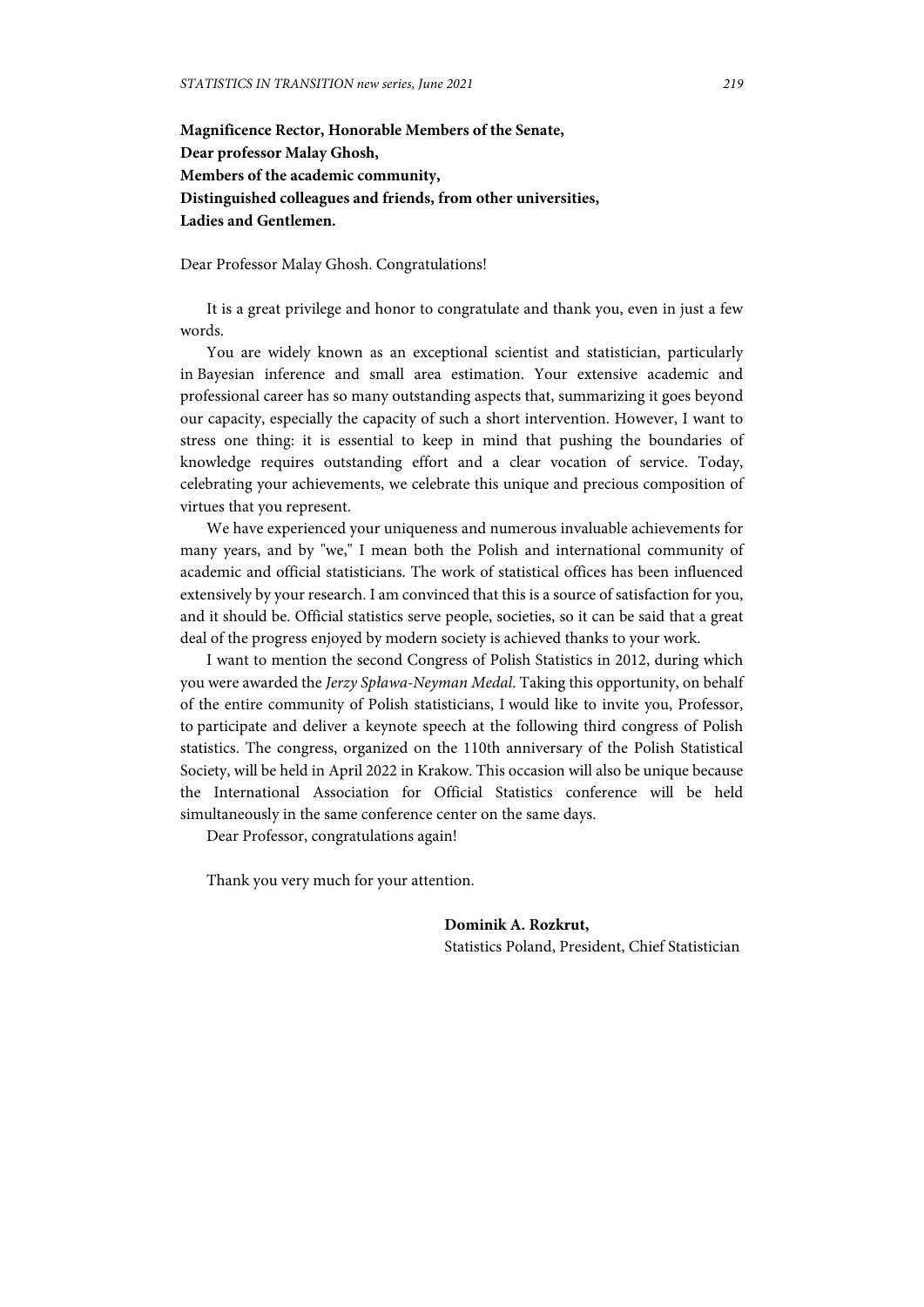**Madam Rector, honourable doctor honoris causa, ladies and gentlemen,** with great pleasure I accepted the information about the initiative of the University of Economics in Katowice about honouring Professor Malay Ghosh with the title of doctor honoris causa of the University of Economics in Katowice.

## Honourable Professor Malay Ghosh!

This day is a huge celebration of Polish Statistics. You are an outstanding statistician, whose works are a determinant for conducting statistical research.

Especially valid are lectures on various topics, including advanced statistical inference, decision theory, Bayesian theory, multidimensional analysis, sequential analysis, and reliability theory. The achievements are impressive to over 310 scientific publications, including articles, monographs and chapters in books on statistical methodology and its applications, and his works are widely cited in scientific circles. The relationship between honourable Professor Malay Ghosh and Polish statistics from 2008, likewise the participation in many conferences in Poland, deserve special recognition. At the First Congress of Polish Statistics held on the occasion of the onehundredth anniversary of the foundation of the Polish Statistical Association, Professor Malay Ghosh was honoured with the Jerzy Spława-Neyman Medal.

Your recognition for international statistics can be best described by the words of John Paul II: "Man is great not by what he has, but by what he is; not by what he has, but by what he shares with others".

As the head of the Polish Statistical Society, I would like to congratulate one more time on the granted award to Professor Malay Ghosh. Also, I would like to thank the University of Economics in Katowice for carrying out this event.

> **Waldemar Tarczyński**  Rector, University of Szczecin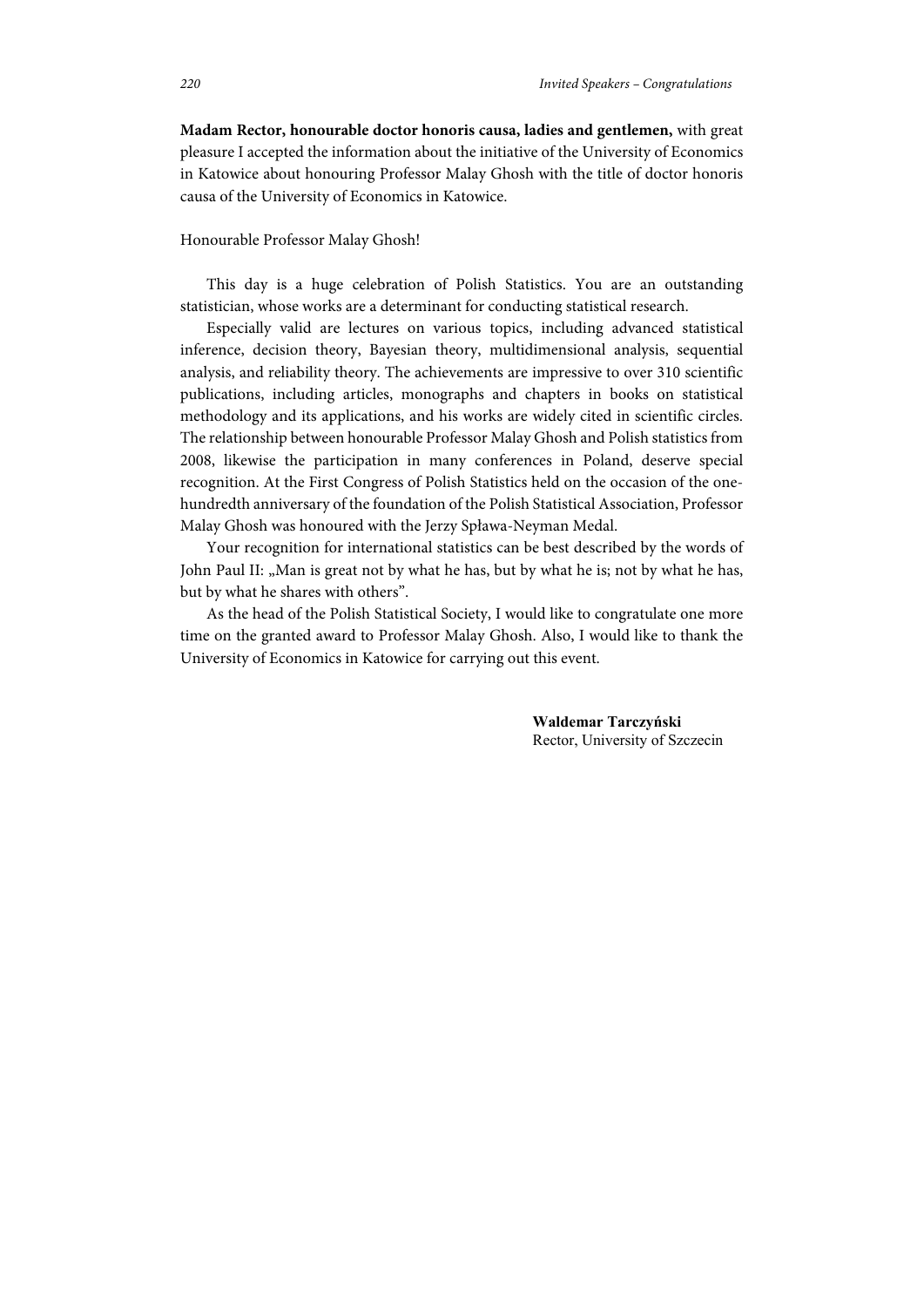# **Dear Magnificence Rector! Dear Members of Senate of University of Economics in Katowice! Dear Professor Ghosh! Distinguished Guests, Ladies and Gentlemen!**

It is my great pleasure and honour to present this address on behalf of The Committee on Statistics and Econometrics of the Polish Academy of Sciences.

## Dear Professor Ghosh!

Please accept my congratulations on the occasion of awarding you doctor honoris causa, which in Polish academic tradition is regarded as the highest academic honour. University of Economics in Katowice pays tribute to your great achievements in the area of statistics.

Polish statisticians regard your scientific achievements as very valuable for both theoreticians and practitioners. Your theoretical work in the area of sequential estimation and nonparametric inference created new directions in mainstream statistical research. We value very highly your scientific contribution in the area of competing risks, which is a great example of development arising from reliability theory. Finally, I mention your papers on small area estimation, which are of particular interest for practitioners representing public statistics. Your scientific contribution is great added value to the theory and practice of statistics.

Dear Professor Ghosh, I wish you good health and continuation of your scientific achievements.

Dear Professors of University of Economics in Katowice!

I congratulate you to have Prof. Ghosh as a member of your scientific community. I wish all the best in extending the scientific cooperation with your Honorary Doctor.

**Krzysztof Jajuga**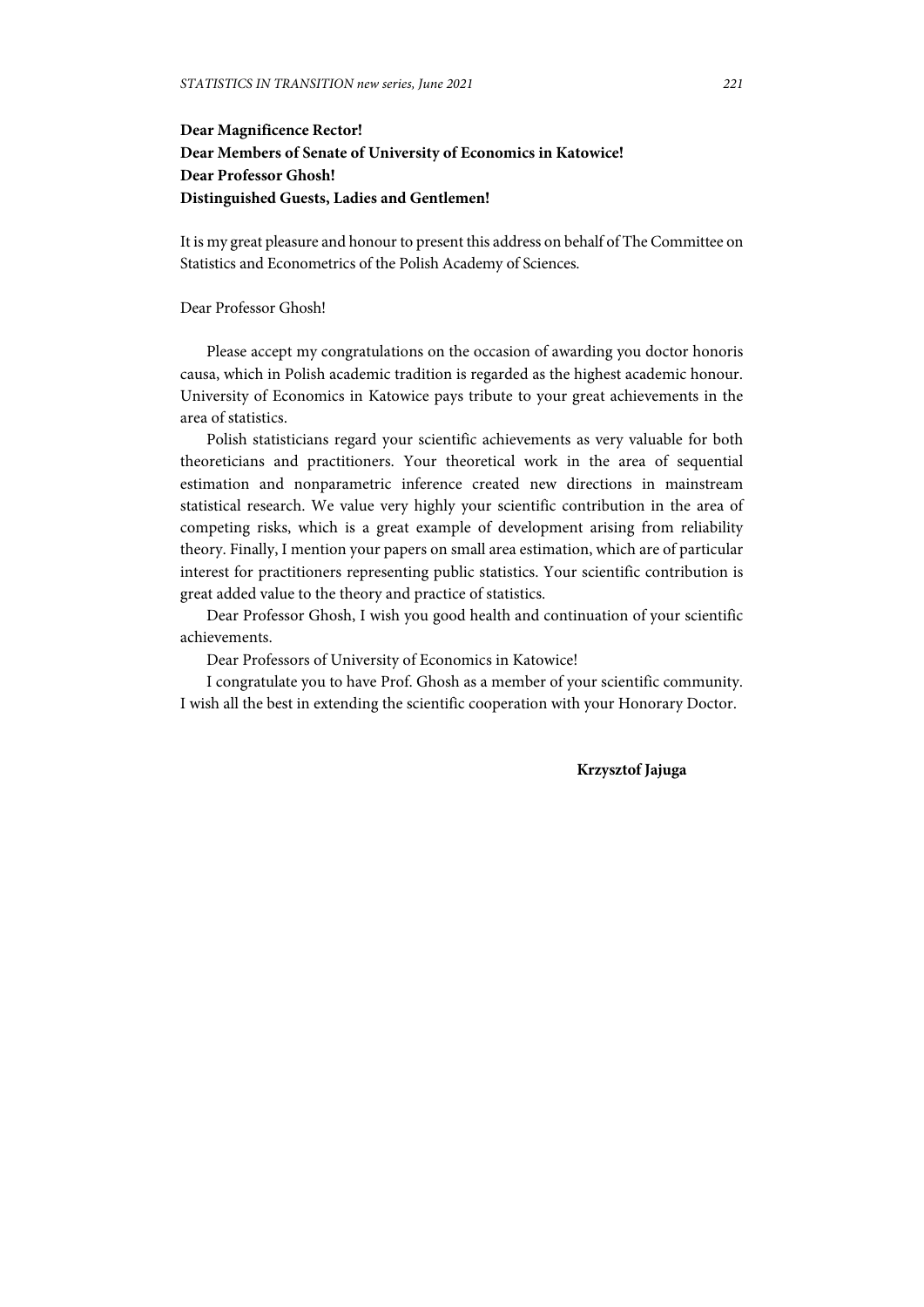### **Magnificence Mrs. Rector, High Senate, Dear Professor, Ladies and Gentlemen**

### **Dear Malay**, **Congratulations! And thanks.**

Along with congratulations on recognizing your extraordinary achievements and professional status world-wide − as a Master and teacher of teachers of statistics, and a person whose dedication to science made him uniquely deserving of the great honour you have received today − I would like to take this opportunity to thank you on behalf of the Statistics in Transition, an international journal of the Polish Statistical Association and Statistics Poland: For all the help and contribution you have made to our journal − I say ours, because you are part of it also as a long-term member of the Editorial Board and as an author and reviewer, of what we are especially proud and grateful.

This is, of course, only a part of your multi-threaded contribution to Polish statistics, and statistics in general, that was already recognized with the Jerzy Neyman medal awarded to you during the Polish Statistical Association 100th anniversary Congress in Poznań, 2012. Recent example is Your spectacular contribution to the Special Issue of SiT − organized by Partha Lahiri, published in August 2020, and commented by such leading experts in the field as Jon Rao, Danny Pfeffermann and others, which confirms the constancy of your presence in Polish statistics.

To conclude this statement, I would like to express my appreciation to the University of Economics in Katowice and its Senate, with which I turn to Her Magnificence Rector, for arranging this ceremony to honour our mutual friend, Distinguished Professor Malay Ghosh.

Thank you Malay in advance for your continued collaboration with us – we wish you further successes in excellent conditions and health.

*Thank you all for your attention.* 

#### **Włodzimierz Okrasa**

Editor-in-Chief, Statistics in Transition new series Cardinal Stefan Wyszynski University in Warsaw, Statistics Poland